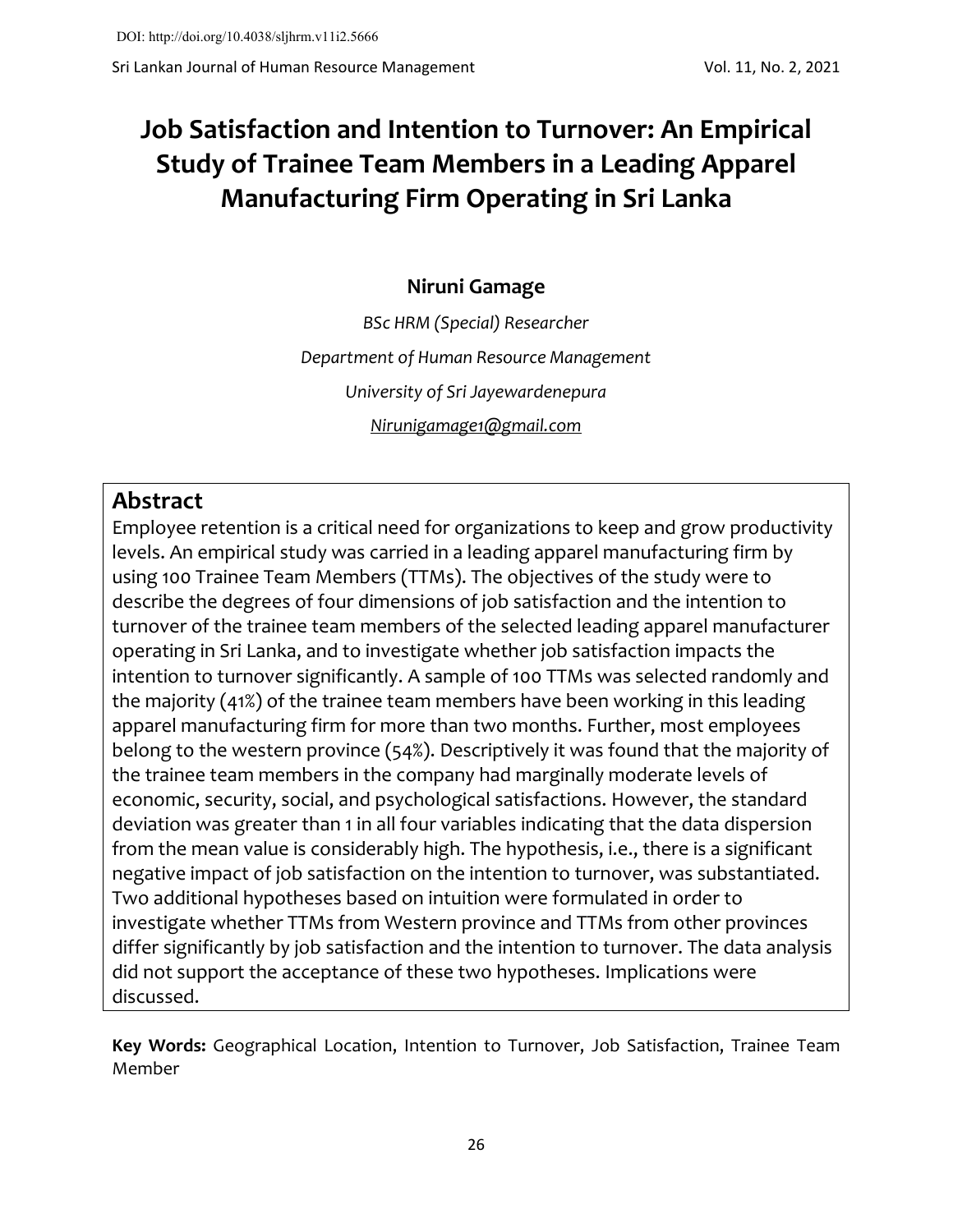#### **Introduction**

The world has opened to the new millennium and, along with it, has opened a new age of extreme rivalry and ever-changing value equations. The fact that the organization has been changed from a formal assembly line development orientation to an emphasis on the information formation of each and every employee of the organization. Retaining the best employees or reducing their turnover becomes a key factor in every company, and it becomes a challenge in today's business. Employee retention can also be a must to achieve the anticipated performance of the company. Many studies have shown an oddly large effect of job satisfaction on the motivation of employees, while the level of motivation has an impact on efficiency and therefore also on the success of business organizations. Unfortunately, work satisfaction has not yet earned the right consideration from either academics or administrators of a number of business organizations (Javad and Davood, 2012). In addition, employee turnover is a major concern for the organization's competitive advantage as it will have an effect on the organization's performance, competitiveness and sustainability.

The Sri Lankan Annual Report of the Financial Institutions (2010) reported that the garment industry remained competitive through increased efficiency, improved quality, diversification and a gradual recovery of external demand. Kelegama (2005) stressed that the apparel industry in Sri Lanka has contributed to the livelihoods of nearly 1.2 million people. Dheerasinghe (2009) reported that this sector provides 330,000 direct jobs or 5% of the country's total employment. Dheerasinghe (2009) cited the lack of qualified labor and the high turnaround in labor as some of the most serious challenges facing the garment industry in Sri Lanka.

Alkandari and Hammad (2009) argued that the retention of human capital has been shown to be essential to the growth and achievement of the goals and objectives of the company. Mathis and Jackson (2006) found that turnover is a costly problem and further, argued that, the cost related to the labor turnover can be classified as separation cost, replacement cost, training cost, and hidden cost. Thus, the heavy cost ultimately causes to decrease the profitability and the productivity of the firm. So, the present study mainly focuses on the impact of job satisfaction on turnover intention of trainee team members in a leading apparel manufacturing firm operating in Sri Lanka.

The company-maintained records show that there is a specific pattern of turnover rates of trainee team members. When concerning the monthly turnover in each and every year the high turnover is recorded in each and every month by these trainee team members who have worked for the organization only for two- three months. The organization that the researcher has chosen for this study is facing a critical situation of employee turnovers to its maximum. The average recruitment ratio of the organization is 136 per month while the turnover ratio is 100-200 per month and 57% of them are trainee team members. So, there is a huge struggle in retaining employees and specially the newly hired team members whose employed time period is less than three months. This paper is aimed at measuring the degree of job satisfaction: one of the most crucial determinants of employees' intention to turnover, and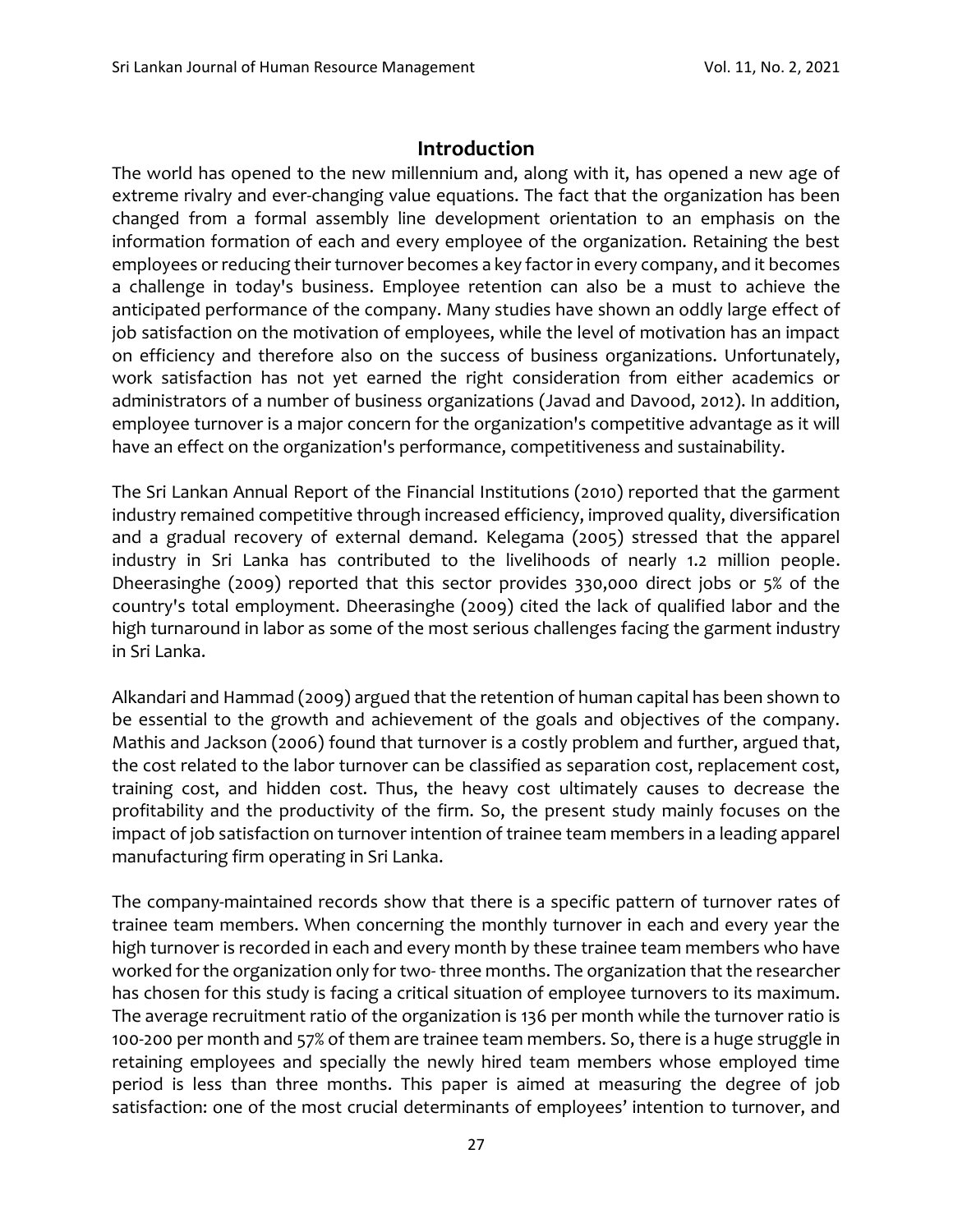its impact on their intention to turnover. Thus, the problem statement is: "*what are the degrees of job satisfaction and the intention to turnover of the trainee team members of the selected leading apparel manufacturer operating in Sri Lanka and does job satisfaction impact the intention to turnover significantly?"*

#### **Research Framework**

Research framework of this study mainly consists of three major variables which are Job satisfaction, intention to turnover and geographical location of the trainee team members. Job satisfaction is considered as the independent variable while the intention to turnover is the dependent variable when it comes to finding the impact of job satisfaction on intention to turnover. Here, four dimensions of the job satisfaction have been identified and they include economic satisfaction, security satisfaction, psychological satisfaction and social satisfaction.

Khatri, Budhwar, and Fern, (1999) have observed that there was a strong and negative relationship between work satisfaction and turnover, as unhappy workers are more likely to leave the company than satisfied employees. According to Khan and Aleem (2014), job satisfaction increases with better pay and fringe benefits and it decreases the turnover of the employees. Furthermore, McNeill (2016) found that promotions lead to more satisfied employees and in fact, "Workers who believe a promotion is possible in the next two years also report higher job satisfaction." If there is little opportunity for advancement, employees will be less interested in their work and have low job satisfaction. In employee-supervisor relationship, it is of necessity that employees' personal strengths, uniqueness, and rights be treated as primary elements that reduce turnover (Ghosh and Sahney, 2010).

According to McNeill (2016), the employees were dissatisfied with supervision and nonparticipation in the decision-making process, these may influence their intention to leave the job. According to Saeed, Waseem, Sikander, and Rizwan (2014) job satisfaction has a significantly negative association with turnover intention on consistent basis. Regarding the direct effect of job satisfaction on turnover intention, Price (1989) suggested that job satisfaction is the antecedent variable of turnover intention which shows a significant negative impact. Nazim (2008) investigated the level of job satisfaction and its impact on turnover intention. He concluded that employees were highly dissatisfied with promotion schemes, moderately dissatisfied with pay scales, fringe benefits, and contingent rewards while moderately satisfied with operating condition, co-workers' relationships, nature of the work and communication. He also found that there was a significant negative relationship between turnover intention and pay and promotion followed by supervision, fringe benefits, contingent rewards, operating procedures, co-workers, nature of work, and communication. Dheerasinghe (2009) pointed out that the Garment industry has an important place in Sri Lanka's economy. It has become Sri Lanka's largest export industry. But as Dheerasinghe (2009) pointed out the major problem the garment industry is facing is the problems in developing and maintaining the required manpower. Considering the previous research findings and ideas of scholars, the following hypothesis was formulated.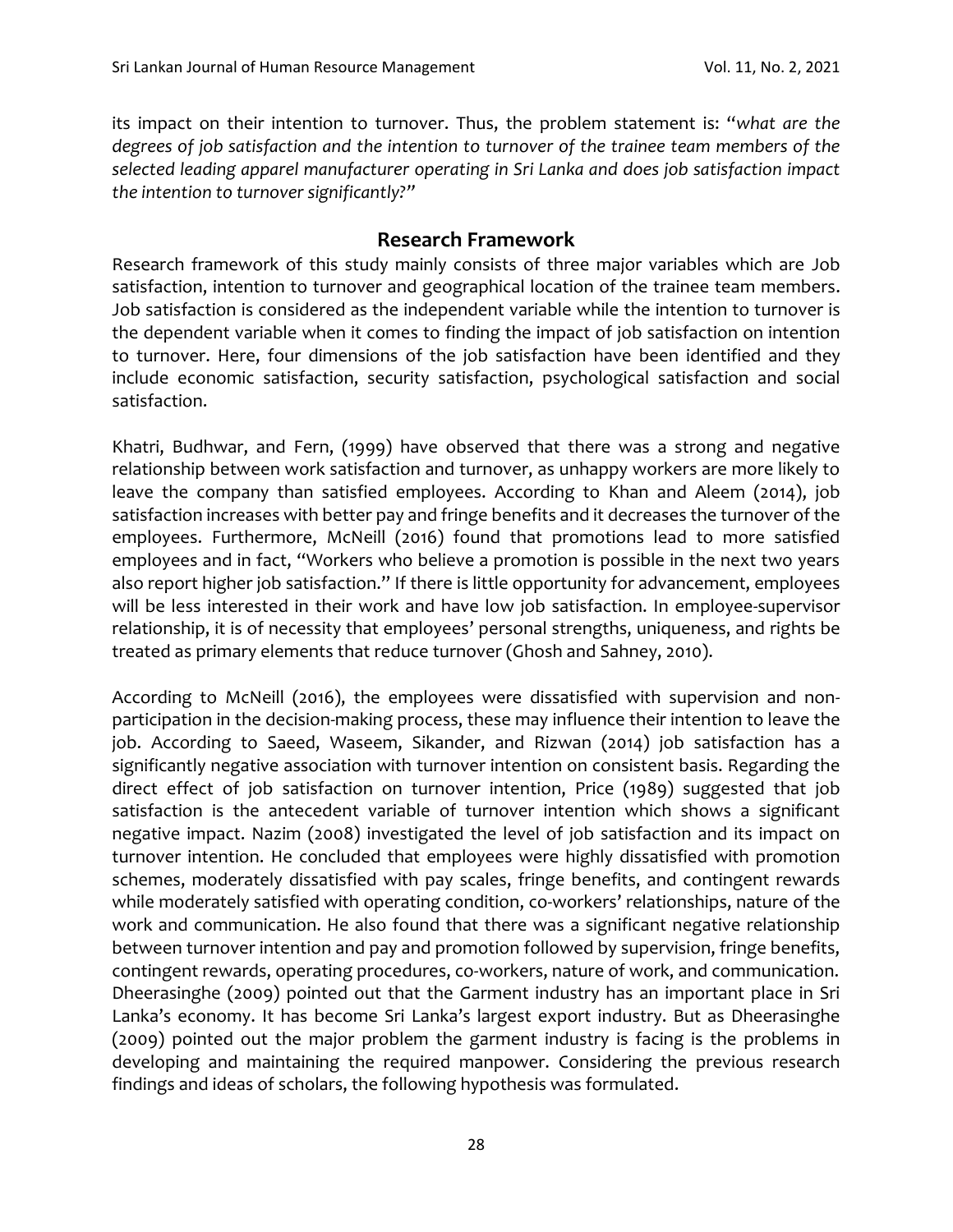H1 – There is a significant negative impact of job satisfaction on the intention to turnover.

Further based on intuition following two hypotheses also were formulated.

H2 – There is a significant difference between trainee team members from western province and the team members from other provinces with regard to job satisfaction. H3 – There is a significant difference between trainee team members from western province and the team members from other provinces with regard to intention to turnover.

Considering the above hypotheses, the conceptual framework (Figure 1) was developed.

#### **Figure 1. Conceptual Framework**



## **Methodology**

100 trainee team members of the leading apparel manufacturing firm operating in Sri Lanka were randomly chosen as the sample of the study. A questionnaire as the main data collection mechanism was distributed among the 100 sample. The questionnaire consisted of 29 questions including two separate sections as per the independent and dependent variable with the scale of five-point Likert scale: "Highly Satisfied, Satisfied, Neutral, Dissatisfied and Highly dissatisfied" for the independent variable and "Strongly Disagree, Disagree, Neutral, Agree and Strongly Agree" for the dependent variable.

Blending the job satisfaction questionnaire developed by Opatha (2015), new instruments were developed by the researcher consisting of 29 questions which were used to measure the job satisfaction and the intention to turnover of trainee team members. According to Opatha (2015), job satisfaction consisted of four dimensions such as economic satisfaction, security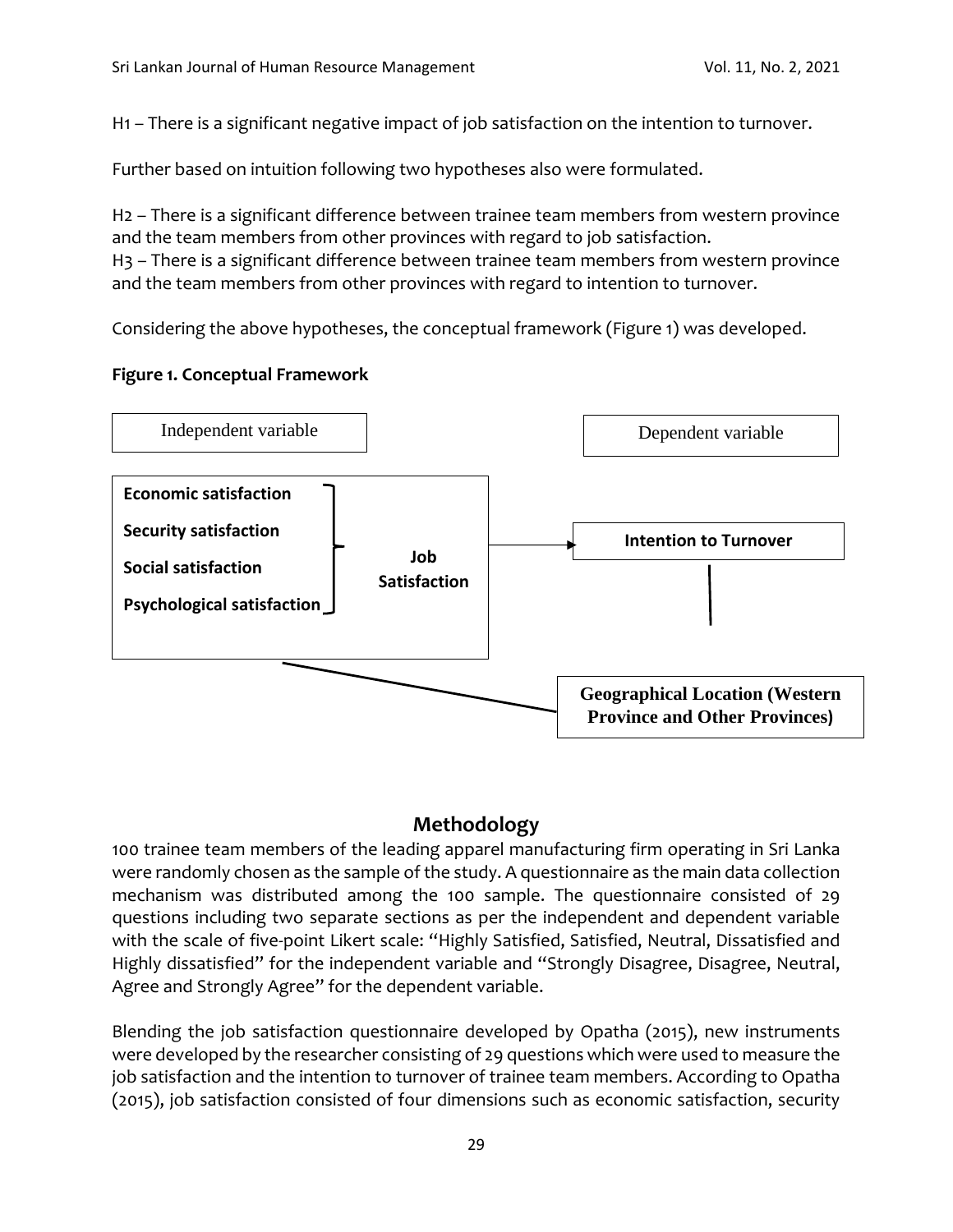satisfaction, social satisfaction and psychological satisfaction. The questions used to measure the intention to turnover in this study were developed by the researcher. The instrument used to measure the intention to turnover in this study consisted of quitting, better career perspective and personal reasons as the dimensions of measuring the intention to turnover. Primary data were analyzed by using statistical data analysis package, SPSS (version 23.0) in order to test the validity, reliability, relationships and impacts. The Pearson correlation technique and linear regression analysis were used as data analysis techniques.

#### **Reliability and Validity**

The inter item reliability of the instrument was examined with the Cronbach's Alpha test. The coefficients of the Cronbach's Alpha test for both instruments measuring job satisfaction and intention to turnover were 0.91 and 0.83 respectively. The Alpha value was greater than 0.7, meaning that internal reliability of the instrument is satisfactory (Kottawatta, 2014).

Content validity of the instrument was ensured by the conceptualization and operationalization of the variables based on literature and indirectly by the high internal consistency reliability of the instruments as denoted by Alphas (Kottawatta, 2014). As there were 19 items to test the job satisfaction (independent variable) and 10 items to test the intention to turnover (dependent variable) variable, it ensures that the measures include an adequate and representative set of items that would tap the concepts.

Face validity of the instrument is also ensured as every item in the instrument appears to measure what the test is intended to measure.

#### **Results**

The study investigates the existing degrees of job satisfaction and the intention to turnover of trainee team members in a leading apparel manufacturing firm operating in Sri Lanka, which was ascertained by univariate analysis. Table 1 represents the results of univariate analysis.

|                 |  |  | Table 1. Descriptive Statistics of the Dimensions of Job Satisfaction and the Intention to |  |
|-----------------|--|--|--------------------------------------------------------------------------------------------|--|
| <b>Turnover</b> |  |  |                                                                                            |  |

|                            | Mean   | Std. deviation |
|----------------------------|--------|----------------|
| Economic satisfaction      | 2.7400 | 1.3563         |
| Security satisfaction      | 2.8275 | 1.1735         |
| Social satisfaction        | 2.6850 | 1.2606         |
| Psychological satisfaction | 2.8020 | 1.1255         |
| Intention to turnover      | 3.8540 | 0.8771         |

Table 2 indicates that majority of the trainee team members in the company recorded marginally moderate level of job satisfaction. But here, the standard deviation is greater than 1 in all four variables indicating that the data dispersion from the mean value is considerably high.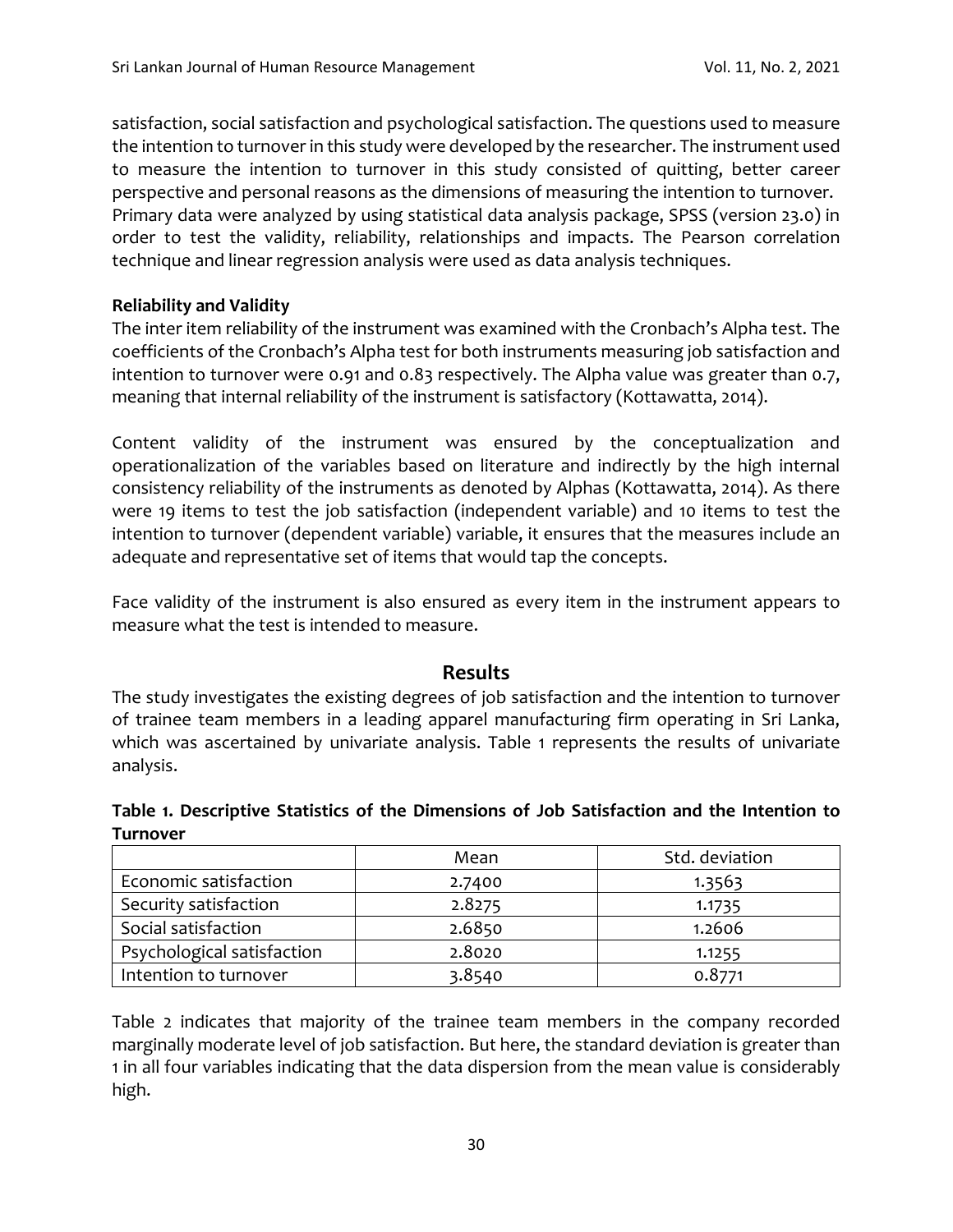The statistical data reveal (table 2) that relationship between economic satisfaction and intention to turnover is negative and significant while security satisfaction, social satisfaction and the psychological satisfaction have recorded the same negative and significant relationships with the intention to turnover.

|                    |                     | Turnover intention |
|--------------------|---------------------|--------------------|
| Economic           | Pearson Correlation | $-381$ **          |
|                    | Sig. (2-tailed)     | .000               |
| Security           | Pearson Correlation | $-364$ **          |
|                    | Sig. (2-tailed)     | .000               |
| Social             | Pearson Correlation | $-.298**$          |
|                    | Sig. (2-tailed)     | .003               |
| Psychological      | Pearson Correlation | $-310**$           |
|                    | Sig. (2-tailed)     | .002               |
| Turnover Intention | Pearson Correlation |                    |
|                    | Sig. (2-tailed)     | .000               |

**Table 2. Pearson Product – Moment Correlation Analysis**

The effect of the dependent variable on the independent variable of the research model is found through the linear regression analysis (Table 03, 04, 05).

#### **Table 3. Model Summary of Linear Regression Analysis**

|       | <b>Model Summary</b>                                                 |          |                   |                            |  |  |  |  |  |  |  |
|-------|----------------------------------------------------------------------|----------|-------------------|----------------------------|--|--|--|--|--|--|--|
| Model |                                                                      | R Square | Adjusted R Square | Std. Error of the Estimate |  |  |  |  |  |  |  |
|       | .416a                                                                | .173     | .138              | -8144.                     |  |  |  |  |  |  |  |
|       | a. Predictors: (Constant), psychological, social, economic, security |          |                   |                            |  |  |  |  |  |  |  |

The outcome shows (Table 3) that the regression coefficient (R) of the job satisfaction related independent variable and the intention to turnover is 0.416 and the R Square is 0.173. It indicates that about 17.3 percent of the variance (R Square) in the turnover intention is explicated by job satisfaction.

#### **Table 4. ANOVA<sup>a</sup>**

| <b>ANOVA</b> <sup>a</sup> |                                           |                                                                      |    |             |       |                   |  |  |  |  |
|---------------------------|-------------------------------------------|----------------------------------------------------------------------|----|-------------|-------|-------------------|--|--|--|--|
| Model                     |                                           | Sum of Squares                                                       | df | Mean Square |       | Sig.              |  |  |  |  |
|                           | Regression                                | 13.155                                                               |    | 3.289       | 4.958 | $.001^{\text{t}}$ |  |  |  |  |
|                           | Residual                                  | 63.013                                                               | 95 | .663        |       |                   |  |  |  |  |
|                           | Total                                     | 76.168                                                               | 99 |             |       |                   |  |  |  |  |
|                           | a. Dependent Variable: turnover intention |                                                                      |    |             |       |                   |  |  |  |  |
|                           |                                           | b. Predictors: (Constant), psychological, social, economic, security |    |             |       |                   |  |  |  |  |

The p-value is below 0.05, which ensures that job satisfaction can be used to forecast the intention to turnover (refer to Table 4). In other words, the negative impact of job satisfaction on intention to turnover is statistically significant as the observed significance value is 0.001 which is less than 0.05.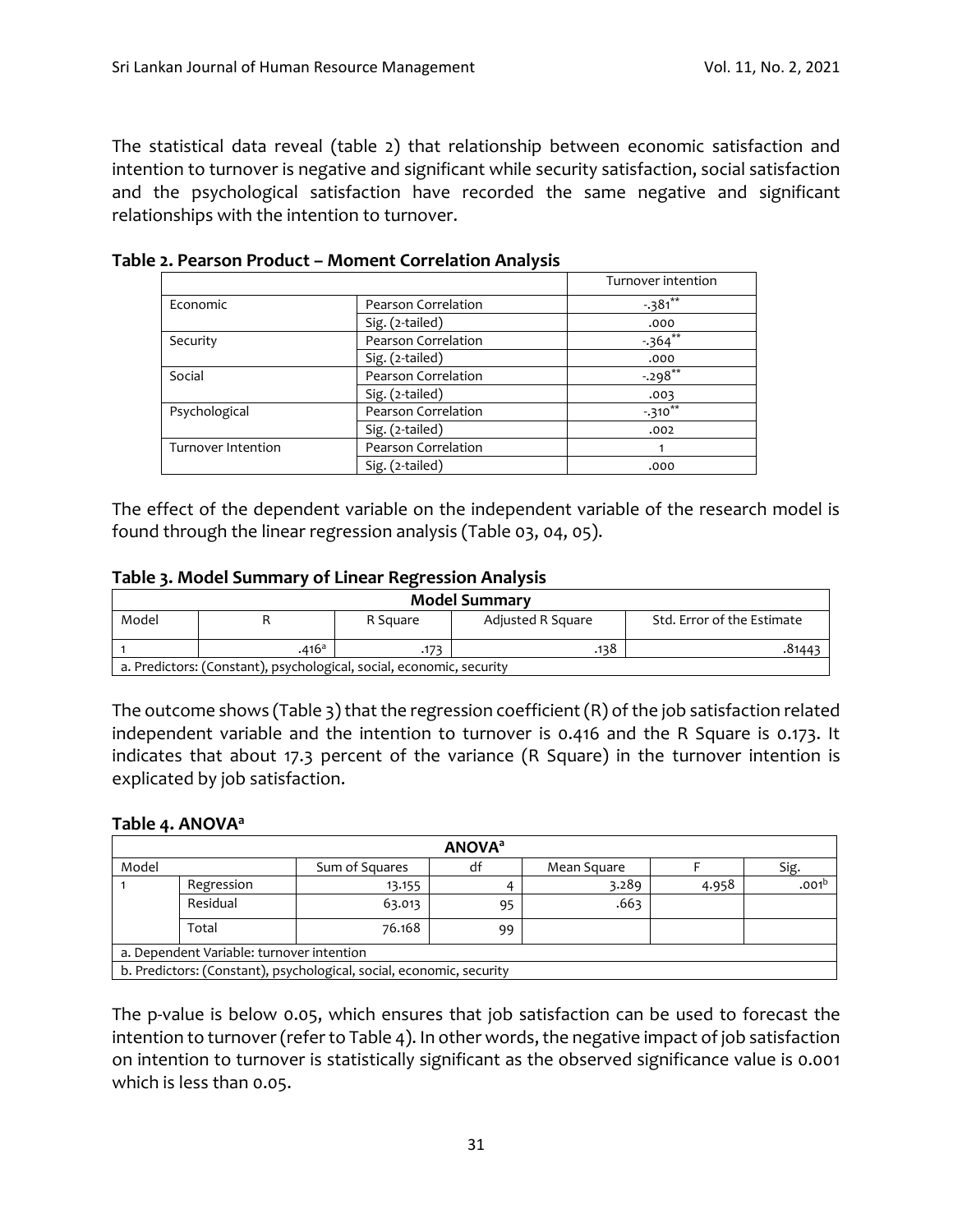| <b>Coefficients</b> |                                           |        |                             |                              |          |      |  |  |  |  |
|---------------------|-------------------------------------------|--------|-----------------------------|------------------------------|----------|------|--|--|--|--|
| Model               |                                           |        | Unstandardized Coefficients | Standardized<br>Coefficients |          | Sig. |  |  |  |  |
|                     |                                           | B      | Std. Error                  | <b>Beta</b>                  |          |      |  |  |  |  |
|                     | (Constant)                                | 3.978  | .217                        |                              | 18.305   | .000 |  |  |  |  |
|                     | job satisfaction                          | $-260$ | .072                        | $-342$                       | $-3.605$ | .000 |  |  |  |  |
|                     | a. Dependent Variable: turnover intention |        |                             |                              |          |      |  |  |  |  |

#### **Table 5. Coefficients**

According to the results shown in the Table 5, the β value for the job satisfaction is -0.342. It indicates that there is a negative impact of job satisfaction on intention to turnover. It can be further described as, if the job satisfaction increases by one unit, the intention to turnover will be decreased by -0.342. It is significant since the p value is 0.000 and it is less than 0.05. Hence it can be substantiated that there is a negative impact of job satisfaction on the intention to turnover of trainee team members in this leading apparel manufacturing firm operating in Sri Lanka.

### **Testing Hypotheses**

#### *Hypothesis 1 (H1): There is a significant negative impact of job satisfaction on the intention to turnover.*

According to the results of Pearson's Product Movement correlation analysis between job satisfaction and the intention to turnover of trainee team members of a leading apparel manufacturing firm operating in Sri Lanka, the correlation coefficient is -0.342, which is significant at 1% (p=0.000). As per the results of regression analysis between the two variables the regression coefficient (b) is -0.342 which is significant at 1% (Sig. T = 0.000). Thus, based on the results of both tests, the null hypotheses are rejected, and the alternative hypothesis is accepted since r>0, and b>0. Therefore, the data support the formulated hypothesis that there is a significant negative impact of job satisfaction on the intention to turnover of trainee team members in this leading apparel manufacturing firm operating in Sri Lanka.

#### *Hypothesis 2 (H2): There is a significant difference between trainee team members from western province and the team members from other provinces with regard to job satisfaction.*

The independent sample T test was the appropriate statistical technique in testing the above hypothesis and the desired level of significance is 0.05 (95% confident level). The alternative hypothesis was a non-directional one, therefore two-tail test was applied. The result of the Independent Sample T Test is given in Table 6.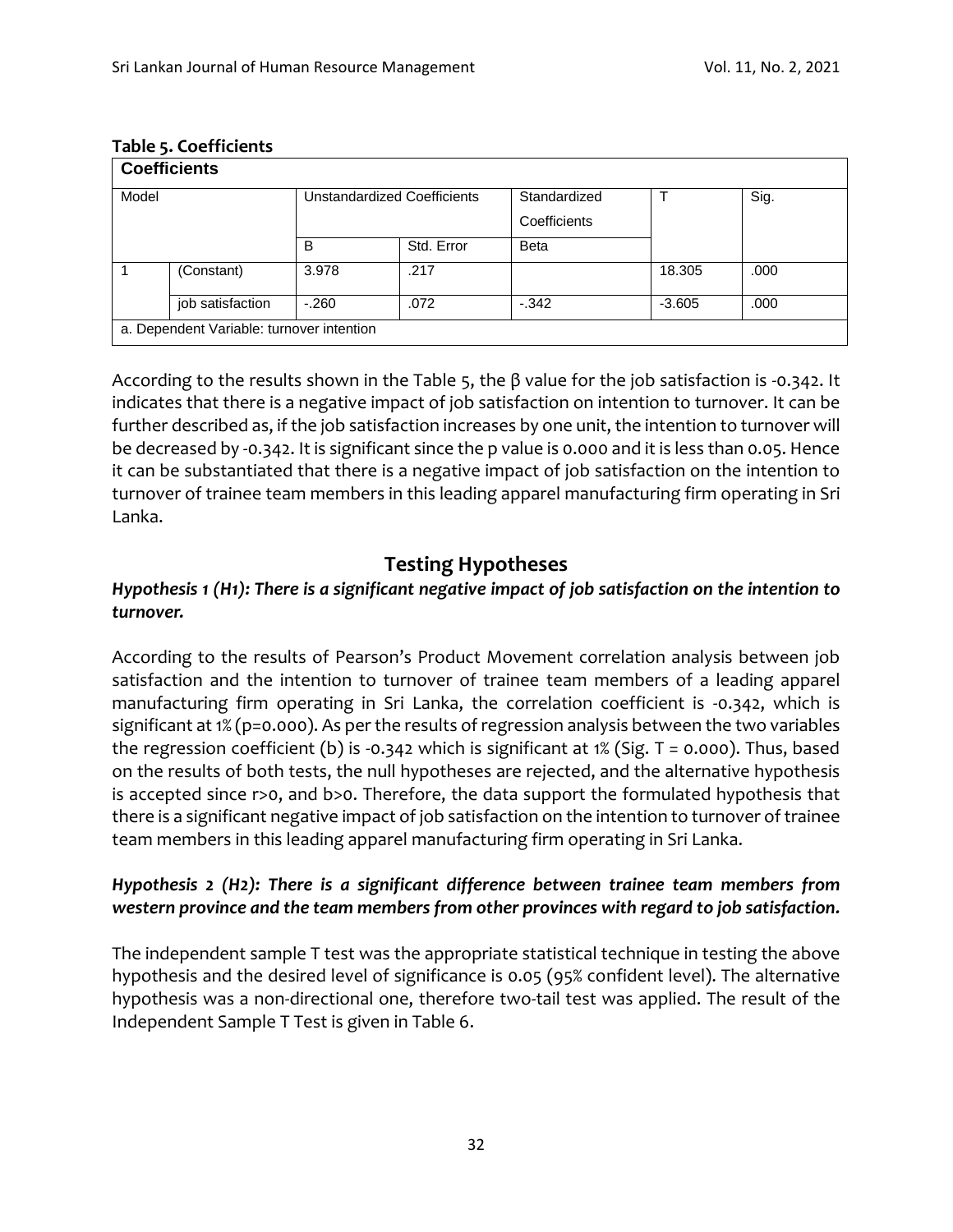#### **Table 6. Group Statistics**

| <b>Group Statistics</b> |                  |    |        |                |                 |  |  |  |  |  |
|-------------------------|------------------|----|--------|----------------|-----------------|--|--|--|--|--|
|                         | Province         |    | Mean   | Std. Deviation | Std. Error Mean |  |  |  |  |  |
| iob satisfaction        | Western province | 54 | 2.9883 | 1.20638        | .16417          |  |  |  |  |  |
|                         | Other provinces  | 46 | 2.5469 | 1.05289        | .15524          |  |  |  |  |  |

According to the relevant descriptive statistics, i.e., the mean value, there is a difference between Trainee Teach Members (TTMs) from western province and the TTMs from the other provinces with regard to the degree of job satisfaction (Table 6).

**Table 7. Independent Samples Test**

|                         |                                   | Levene's Test for<br>Equality of<br>Variances |      | t-test for Equality of Means |            |                        |                        |                                 |                               |                         |  |
|-------------------------|-----------------------------------|-----------------------------------------------|------|------------------------------|------------|------------------------|------------------------|---------------------------------|-------------------------------|-------------------------|--|
|                         |                                   | F                                             | Sig. |                              | df         | Sig. $(2 -$<br>tailed) | Mean<br>Differe<br>nce | Std.<br>Error<br><b>Differe</b> | 95%<br>Interval<br>Difference | Confidence<br>of<br>the |  |
|                         |                                   |                                               |      |                              |            |                        |                        | nce                             | Lower                         | Upper                   |  |
| Job<br>satisfacti<br>on | Equal<br>variances<br>assumed     | 8.995                                         | .003 | 1.932                        | 98         | .056                   | .44139                 | .22843                          | $-0.01191$                    | .8947                   |  |
|                         | Equal<br>variances not<br>assumed |                                               |      | 1.954                        | 97.9<br>34 | .054                   | .44139                 | .22594                          | $-0.00699$                    | .8897                   |  |

The result of the Independent Sample T Test shows that Levene's test for equality of variances is significant with  $F = 8.995$  (sig .003). As Norusis (2012) advocates, it means that the two populations' variances are not equal. Therefore, T Test for 'equal variances are not assumed' was considered. The T value for equal variances not assumed is 1.954 that was statistically insignificant at 95% confident level (sig = 0.054 is greater than 0.05). Since the t value is statistically insignificant, the relevant alternative hypothesis is rejected.

*Hypothesis 3 (H3): There is a significant difference between trainee team members from western province and the team members from other provinces with regard to intention to turnover.*

For group statistics, refer to Table 8.

#### **Table 8. Group Statistics**

| <b>Group Statistics</b> |                  |    |        |                |                 |  |  |  |  |  |
|-------------------------|------------------|----|--------|----------------|-----------------|--|--|--|--|--|
|                         | Province         | N  | Mean   | Std. Deviation | Std. Error Mean |  |  |  |  |  |
| Turnover intention      | Western province | 54 | 3.3500 | .67872         | .09236          |  |  |  |  |  |
|                         | Other provinces  | 46 | 3.1413 | 1.06115        | .15646          |  |  |  |  |  |

According to the relevant descriptive statistics, i.e., the mean value, there is a difference between TTMs from western province and the TTMs from the other provinces with regard to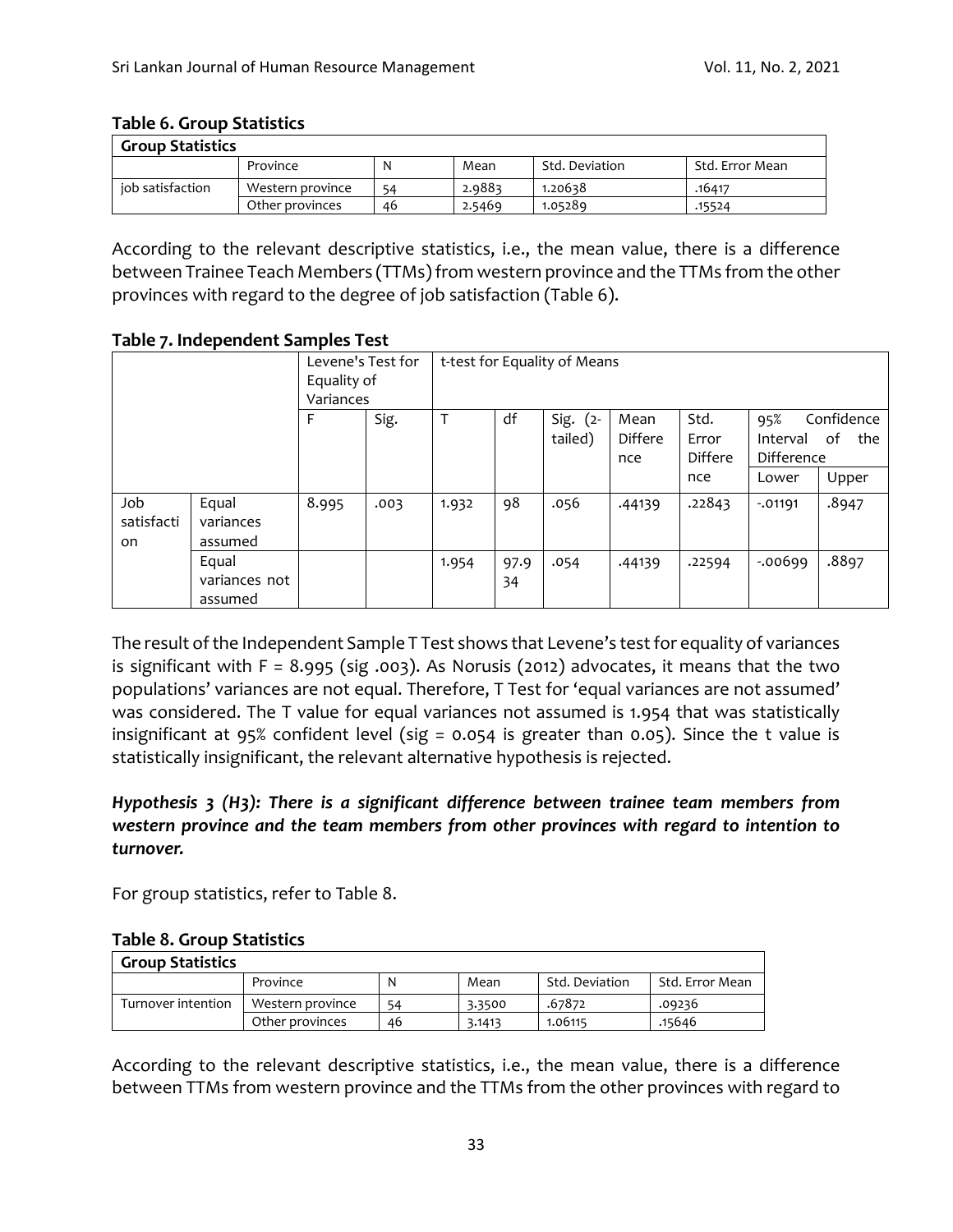the intention to turnover. It suggests that the intention to turnover of the TTMs from western province is greater than the TTMs from other provinces. In order to find out whether this difference is statistically significant or not, Independent Sample T Test was used.

| . . <i>.</i> |           |     | -----     |      |     |       |         |                              |          |                 |            |            |
|--------------|-----------|-----|-----------|------|-----|-------|---------|------------------------------|----------|-----------------|------------|------------|
|              |           |     | Levene's  | Test | for |       |         | t-test for Equality of Means |          |                 |            |            |
|              |           |     | Equality  |      | 0f  |       |         |                              |          |                 |            |            |
|              |           |     | Variances |      |     |       |         |                              |          |                 |            |            |
|              |           |     |           | Sig. |     | t     | df      | Sig.<br>$(2 -$               | Mean     | Std.            | 95%        | Confidence |
|              |           |     |           |      |     |       |         | tailed)                      | Differen | Error           | Interval   | οf<br>the  |
|              |           |     |           |      |     |       |         |                              | ce       | <b>Differen</b> | Difference |            |
|              |           |     |           |      |     |       |         |                              |          | ce              | Lower      | Upper      |
| Intention    | Equal     |     | 11.066    | .001 |     | 1.188 | 98      | .236                         | .20870   | .17563          | $-13983$   | .5572      |
| to           | variances |     |           |      |     |       |         |                              |          |                 |            |            |
| turnover     | assumed   |     |           |      |     |       |         |                              |          |                 |            |            |
|              | Equal     |     |           |      |     | 1.149 | 74.18   | .254                         | .20870   | .18169          | $-1331$    | .5707      |
|              | variances | not |           |      |     |       | $\circ$ |                              |          |                 |            |            |
|              | assumed   |     |           |      |     |       |         |                              |          |                 |            |            |

#### **Table 9. Independent Samples Test**

The result of the Independent Sample T Test shows that Levene's test for equality of variances is significant with F = 11.066 (sig .001). As Norusis (2012) advocates, it is not possible to accept the null hypothesis that the two populations' variances are equal. Therefore, T Test for 'equal variances are not assumed' was considered. The T value for equal variances not assumed is 1.149 which is statistically insignificant at 95% confident level (sig = 0.254 is greater than 0.05). Since the t value is statistically insignificant, the relevant alternative hypothesis is rejected.

### **Discussion**

Job satisfaction is a reliable and relevant predictor of intention to turnover. When employers engage in practices that support good working relationships and benefits, job satisfaction improves because workers tend to believe that the company is using their skills and appreciating their service and commitment. In return, higher job satisfaction generally results in lower levels of employee turnover. Further, this study is beneficial for the top management, employees, HR managers and other industries as a whole. Job satisfaction is inversely related to turnover intention and low turnover and it has been shown that job satisfaction increases organizational productivity and performance (Medina, 2012).

Under the inferential statistics of this study, it was found that there is a negative impact of job satisfaction on the intention to turnover of trainee team members in a leading apparel manufacturing firm operating in Sri Lanka. Even though the group statistics revealed that the mean of the intention to turnover for the TTMs from western province is greater than that of the intention to turnover for the TTMs from the other provinces, it is evident that there is no significant difference between trainee team members from western province and the trainee team members from other provinces with regard to the intention to turnover. The same was found for job satisfaction. Hence considering the geographical location or residential area of trainee team members the organization should give the priority when addressing the burning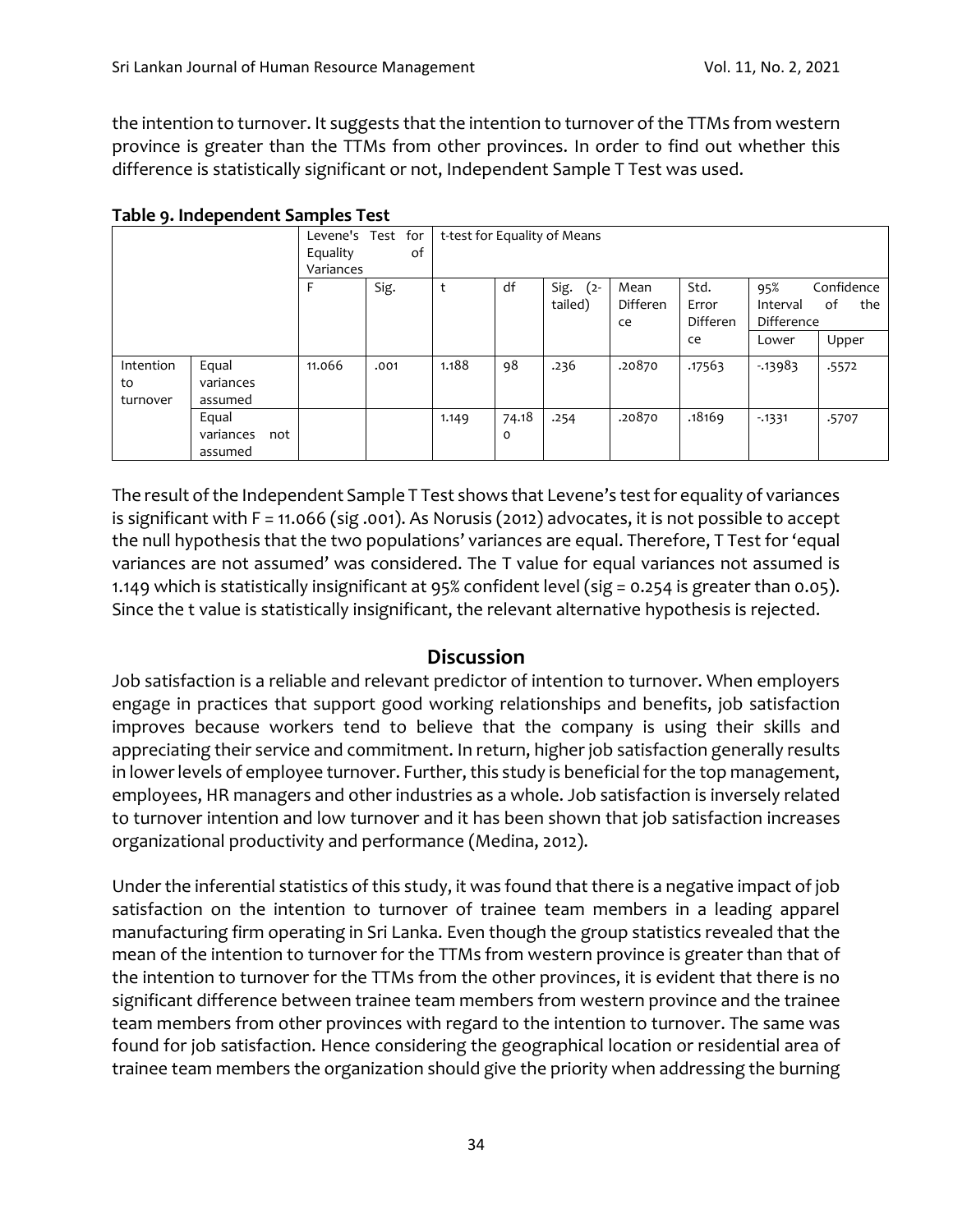issue of this leading apparel manufacturing company; high rate of turnover of trainee team members.

The results observed, suggested that the organization should look towards building a longterm relationship with the employees by rewarding the deserving employees and providing them with the compensation that is as par industry standards. Surveys should be conducted to understand what is most important to the employees and where the company is lacking in building a healthy relationship with its employees. Moreover, the findings of this research study are important for the top management and the HR department of this leading apparel manufacturing firm since these results guide them towards a solution for their burning issue; high rate of turnover of trainee team member. For an example, when considering economic satisfaction, the researcher has found from the analysis that majority of TTMs agreed that they do not receive a fair compensation and benefits from this apparel manufacturing firm. Likewise, the correlation has also proven a strong negative relationship of -.381 between economic satisfaction and intention to turnover. According to the descriptive statistics, TTMs had marginally moderate levels of the four dimensions of the job satisfaction. Hence there is a possibility that at least some who are high performers become seriously dissatisfied with their jobs. Employee job dissatisfaction can lead to increase employee grievances, and grievances can produce considerable unfavorable consequences (Opatha, 1994; Akuratiyagamage and Opatha, 2004). As difficult as it is to pay competitive salaries when funds are low and budgets are tight, they should calculate the cost to replace employees. It can cost as much as 30% to 50% of a trainee team member's annual salary just to replace him or her. Hence focusing more on perks can make workplace stand out and boost employee morale whether it is paid time off for volunteering, occasional catered lunches or free snacks and coffee every day. Likewise, there is still room for this leading apparel manufacturing firm to improve their retention rate of trainee team members based on this study.

#### **Conclusion**

The results of the study support the hypothesis that job satisfaction has a significant negative impact on turnover intention in the case of the selected leading apparel manufacturing firm operating in Sri Lanka. All four dimensions of job satisfaction: economic, security, social and psychological satisfaction indicated a significant negative impact over turnover intention. This study thus contributes to confirm the existing literature on the impact of job satisfaction on turnover intention in general, as well as specifically in the context of apparel industry in Sri Lanka. The paper is of a practical value too. There may be mediators such as organizational citizenship behaviour and life satisfaction which explain the negative relationship between job satisfaction and intention to turnover. There may be moderators such as need of workfamily balance and need of starting an own business which impact to modify or cancel the established negative relationship between job satisfaction and intention to turnover. Attempts to do Investigating possible mediators and moderators provide opportunities for future research studies.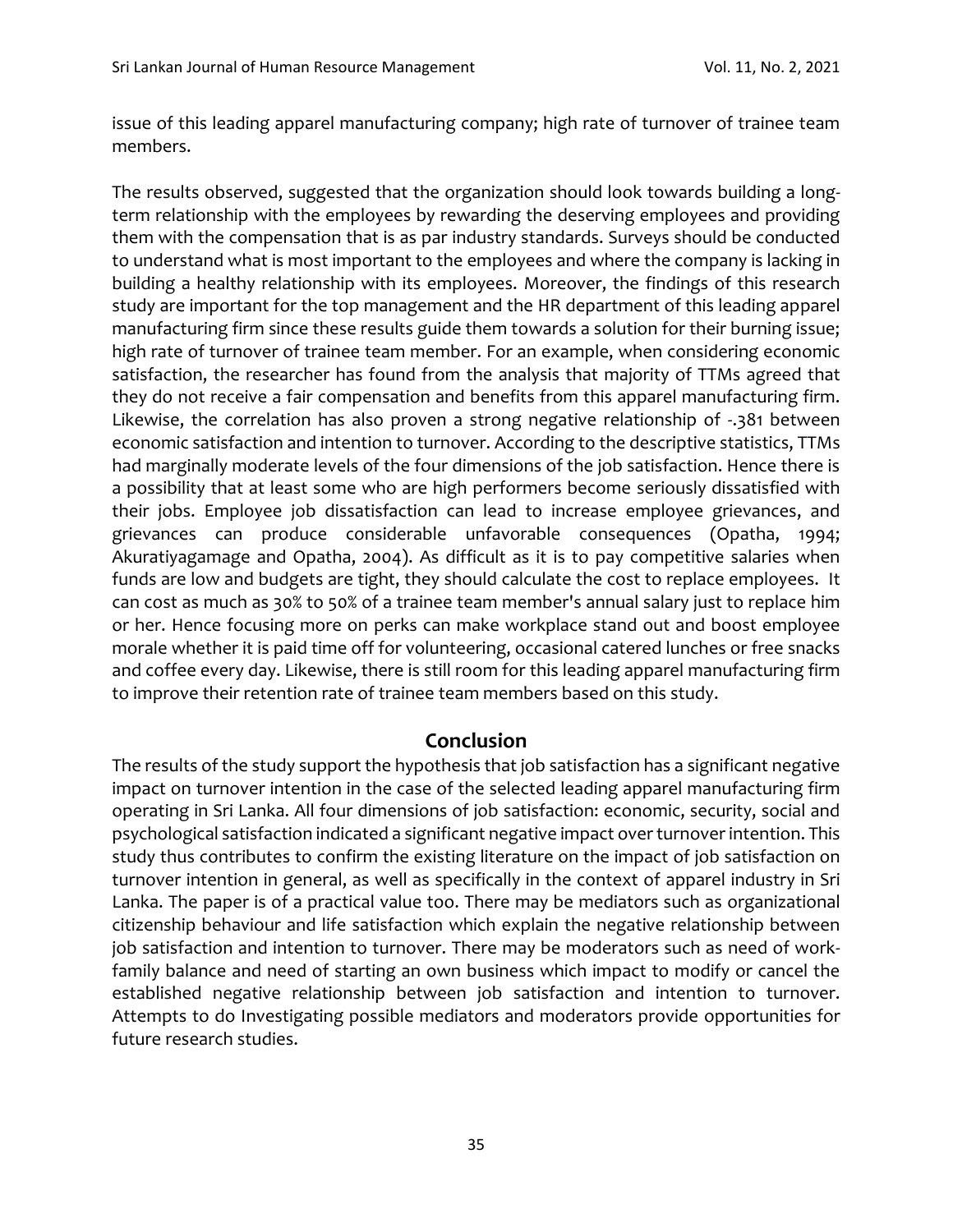# **References**

- Akuratiyagamage, V.M. and Opatha, H.H.D.N.P. (2004), Grievances of middle managers: an empirical investigation into perceptions of commercial bank branch managers in Sri Lanka, *Journal of Management Research*, Vol.4, No. 2, August, pp. 99-112.
- Alkandari, Q. and Hammad, A. (2009), Employees retention in private sector: an exploratory study in the state of Kuwait, Open university, Malaysia.
- Central Bank of Sri Lanka (2010), Economic, price and financial system stability, outlook and policies, *Annual report,* Central Bank of Sri Lanka.
- Javad, E. and Davood, G. (2012), Organizational commitment & Job satisfaction, *APRN Journal of Science & Technology,* Vol. 1, No. 1, pp. 50-62.
- Dheerasinghe, R. (2009), Garment Industry in Sri Lanka: Challenges, Prospects and Strategies, *Staff studies,* Vol. *33*, No. 2, pp. 33-72.
- Ghosh, K. and Sahney, S. (2010), Organizational sociotechnical diagnosis of managerial retention in an IT organization: SAP‐LAP framework, *International Journal of Organizational Analysis,* Vol. 18, No. 1, pp. 151-166. Retrieved from https://doi.org/10.1108/193488310110
- Kelegama, S. (2005), Ready-made Garment Industry in Sri Lanka : Preparing to face the global challenges, *Asia-pacific Trade and Investment Review,* Vol. 1, No. 1, pp. 51-67.
- Khan, A. and Aleem, M. (2014), Impact of job satisfaction on employee turnover: An Empirical Study of Autonomous Medical Institutions of Pakistan, *Journal of International Studies,* Vol. 7, No. 1, pp. 122-132.
- Khatri, N., Budhwar, P., and Fern, C. T. (1999), Employee turnover: Bad attitude or poor management, Vol. *2*, No. 5, pp. 19-99.
- Kottawatta, H. (2014), *Research Guide Book,* Colombo: Department of Human Resource Management, University of Sri Jayewardenepura.
- Mathis, R. and Jackson, J. (2006), *Human Resource Management*, 11<sup>th</sup> ed, Omaha.
- McNeill, K. (2016), *A Study of Factors that Impact Middle School Teacher Job Satisfaction,* Reno: University of Nevada.
- Medina, E. (2012), *Job satisfaction and employee turnover intention: what does organizational culture have to do with it? (MA Thesis),* New York: Columbia University.
- Nazim, A. (2008), Factors affecting overall job satisfaction and turnover intention, *Journal of Managerial Sciences*, Vol. 2, No. 2, pp. 239-252.
- Norusis, M. (2012), IBM SPSS Statistics 19: Guide to Data Analysis, 3<sup>rd</sup> ed, Upper Saddle River (NJ): Prentice Hall.
- Opatha, H.H.D.N.P. (1994), Employee Grievance Settlement Procedure: A Case Study of Two Corporations, *Management Review*, Faculty of Management Studies and Commerce, University of Sri Jayewardenepura, Sri Lanka, Vol. 1, No.2, pp.53-60.
- Opatha, H. H.D.N.P. (2015), *Organizational Behavior: the human side of work.* Colombo: Department of HRM, University of Sri Jayawardenepura.
- Price, J. (1989), The Impact of Turnover on the Organization, *Work and Occupations,* Vol. 16, No. 4, pp. 461-473.